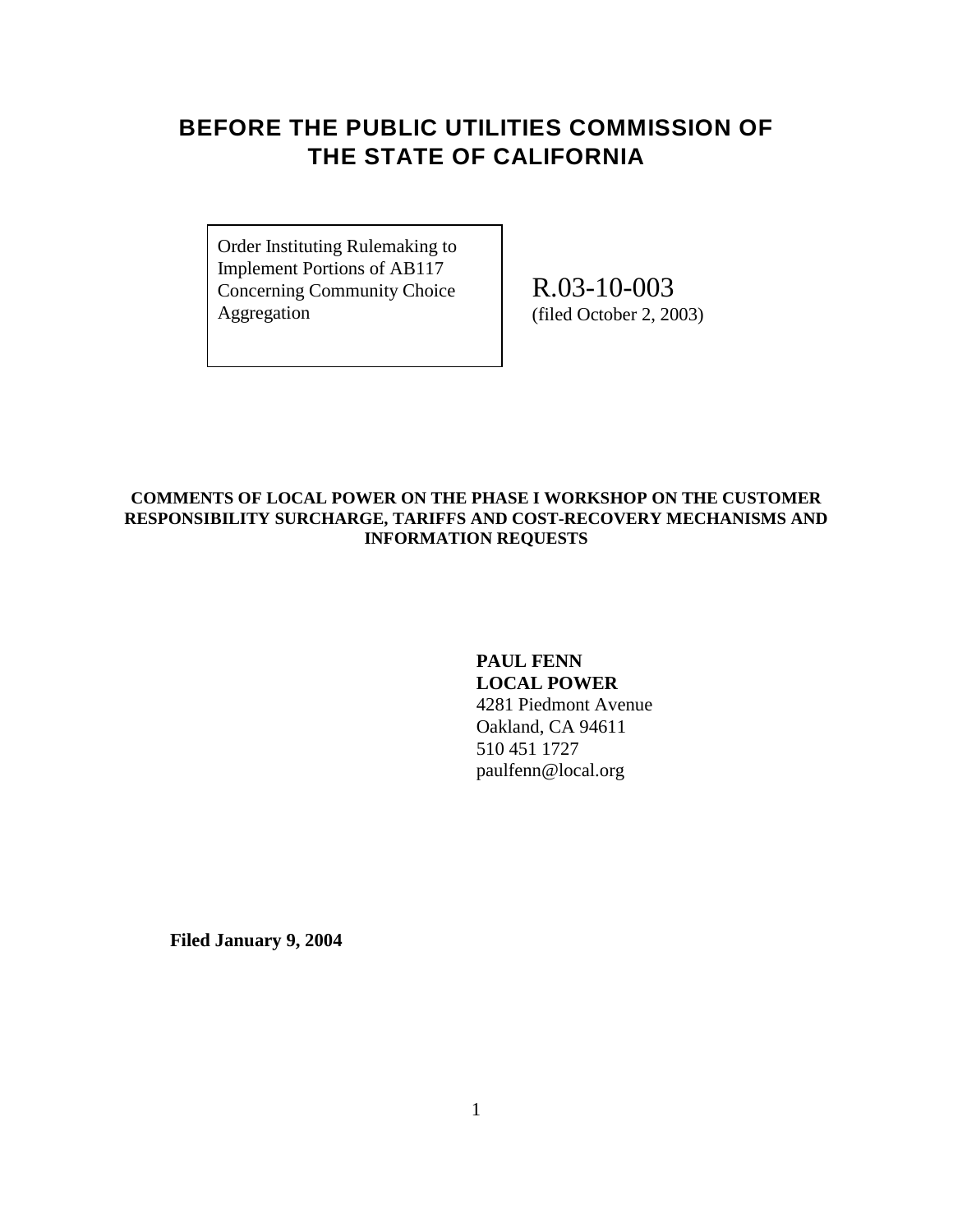### **A. SUMMARY**

The January 14 Workshop's goal is to develop common understandings of related issues, determine common objectives, and reach agreements where possible in order to reduce the need for evidentiary hearings in R0310003. Questions:

**1. CRS - cost elements that should be included in fulfillment of AB117; allocation of responsibility for the costs and whether they are nonbypassable.**

**2. CRS exemption for baseline residential customers - whether the utilities should pass along these subsidies to CCA customers and, if so, how to accomplish that.**

**3. Utility transition and transaction costs - keeping utilities and their customers indifferent to the costs of implementing the CCA portions of AB117**

**4. Meter, billing, and distribution costs.**

**5. Utility customer information - information CCAs and prospective CCAs need to determine viability of CCA service and promote good customer service and reliability costs.**

#### **B. ANSWERS**

#### **1. CUSTOMER RESPONSIBILITY SURCHARGE (CRS)**

The Commission's existing Direct Access (DA) CRS analysis does not apply to Community Choice Aggregations (CCA). As customers are not currently contributing to any undercollection, and are in fact financing the DA CRS undercollection, it is not appropriate to take the DA CRS analysis and rules. Instead, CRS analysis and rules are needed for the Commission to calculate a CCA CRS. It The CCA CRS may be lower than the DA CRS, and the Commission should avoid unfair cost shifting to CCA customers.

The OIR correctly notes that costs "not reasonably attributable to a community choice aggregator shall be recovered from ratepayers." (OIR at p. 9.) Local Power agrees that it is appropriate and consistent with the statute to limit the assessment of transaction charges on CCAs to those costs that are specifically attributable to a specific CCA.

The CRS should reflect *actual costs attributable* to a CCA's proposed Implementation Plan as required by 366.2( c )(7) of the Public Utilities Code:

"Within 90 days after the community choice aggregator establishing load aggregation files its implementation plan, the commission shall certify that it has received the implementation plan, including any additional information necessary to determine a cost-recovery mechanism. After certification of receipt of the implementation plan and any additional information requested, the commission shall then provide the community choice aggregator with its findings regarding any cost recovery that must be paid by customers of the community choice aggregator to prevent a shifting of costs as provided for in subdivisions (d), (e), and (f)."

#### **Clearly AB117 outlines a case-by-case process in which a specific CCA submits a specific implementation plan to the Commission, based on which the CPUC provides a specific CRS assignment.**

This is not consistent with a uniform CRS modeled on the Commission's DA CRS calculation based on the "indifference principle." In that case, the Commission determined that bundled customers should be indifferent to suspension of DA as of September 20, 2001 rather than the earlier date of July 1, 2001. The DA CRS was thus calculated based on the additional costs to bundled service customers that resulted from the migration of load from bundled service to DA during that time period. The Commission then capped the level of the DA CRS at 2. 7 cents/kWh to spread the recovery of the undercollection over several years.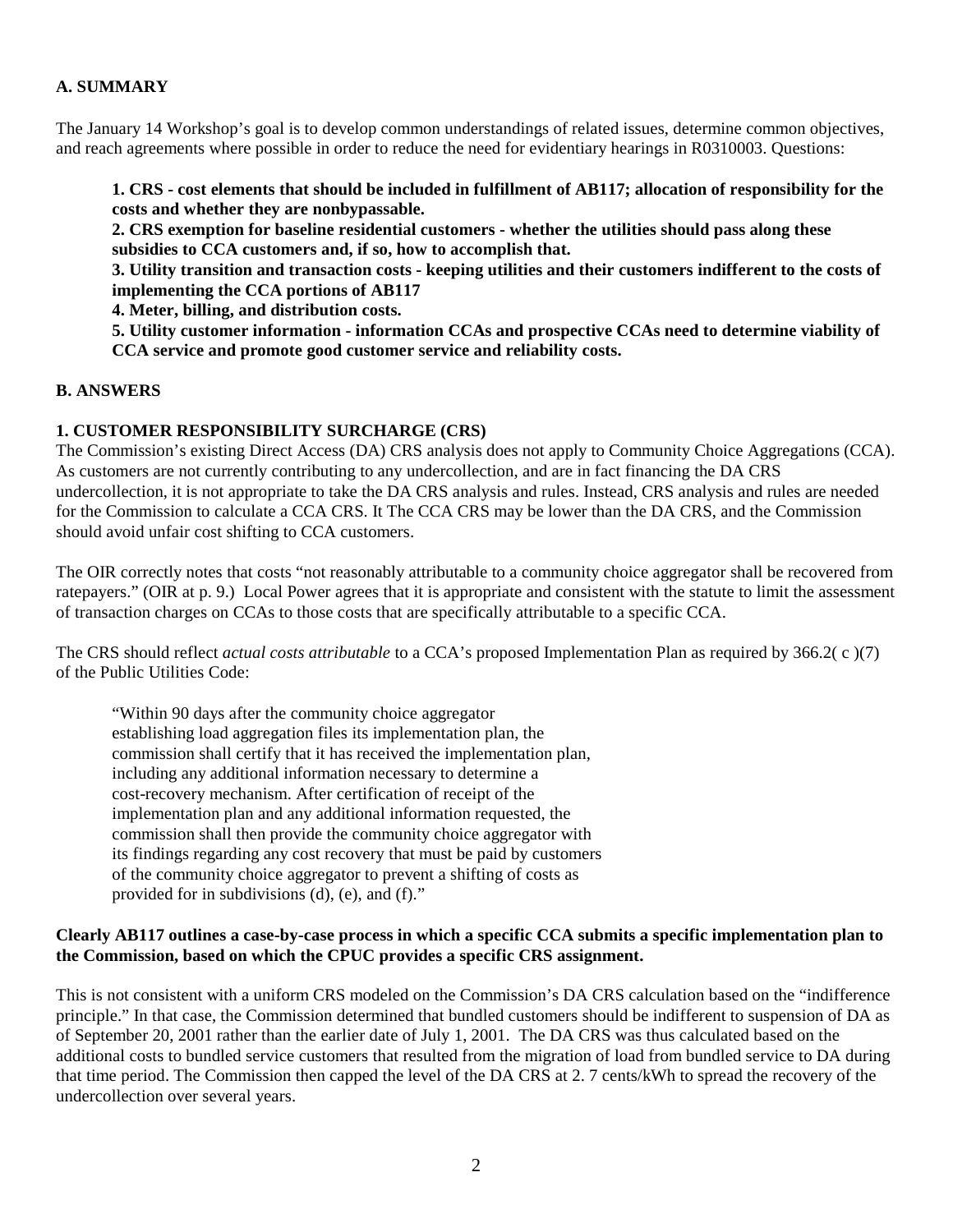A uniform CRS should not be applied to customers of CCAs. Geographic, temporal, energy resource and other distinctions are statutory factors outlined in AB117's Implementation Plan-based CRS calculation process. A uniform CRS is inconsistent with statute, and would hobble the initiation of the CCA program in the name of convenience to the Commission's exiting policies.

In addition, CRS Calculation should be sensitive to energy efficiency and renewable resource development by CCAs, and should ensure that its CCA CRS not only avoid zero sum game cost-shifting but also *credit* the monetary and public health benefits of renewable resource and energy efficiency development. We share others' concerns that the only discussion of renewables in the OIR is a statement that the issue will be addressed in the generation procurement case R.01-10-024). Given that the costs attributable to ratepayers differs according to different resource decisions, it is critical that the CCA CRS reflect such resource decisions as outlined in CCA Implementation Plans that come before them.

To provide a "customized rate," or set of rates that varies by CCA, the Commission would not create unnecessary complexity nor administrative impracticality. Indeed the principal opportunity of Community Choice is to design energy services that match local conditions, needs and community values. A one size fits all approach would result in a failure to facilitate Community Choice transactions between CCAs and Electric Service Providers (ESPs).

The Commission should consider approaches, such as: 1) classifying procurement contracts or generation costs by date and energy resource portfolio, and making an individual CCA's customers only responsible for contracts and costs classified as in existence before the CCA's formation date (so-called "vintaging"); 2) allowing for the allocation of specific DWR contracts to individual CCAs; or 3) other Implementation Plan elements that individual CCAs may innovate in order to minimize the CRS that should be reasonably attributable to their customers.

A uniform rate approach would inappropriately export the Commission's cost-plus and DA-based practice of setting rates for residential customers based on the average cost of serving all residential customers throughout the service area, without reflecting or seeking to account for regional differences, portfolio decisions or other details of a CCA's Implementation Plan. For example, except for baseline differences, customers residing in San Francisco take electric service under the same rate schedule as those living in Vacaville, even though any or all of the following variables of their Implementation Plans could be different:

(A) An organizational structure of the program, its operations, and its funding. (B) Ratesetting and other costs to participants. ©) Provisions for disclosure and due process in setting rates and allocating costs among participants. (D) The methods for entering and terminating agreements with other entities. (E) The rights and responsibilities of program participants, including, but not limited to, consumer protection procedures, credit issues, and shutoff procedures. (F) Termination of the program. (G) A description of the third parties that will be supplying electricity under the program, including, but not limited to, information about financial, technical, and operational capabilities"[Public Utilities Code  $366.2(c)(3)$ ].

Nothing prevents third parties from being parties to DWR contracts, renewable resource developers, ESCOs or other entities that will present unique load forecasting information that is critical to maintaining a reliable and secure energy supply in California.

Furthermore, AB117 provides for CCAs to improve their load profiles, administer and tailor energy efficiency programs based on customer patterns of usage, and develop renewable resources.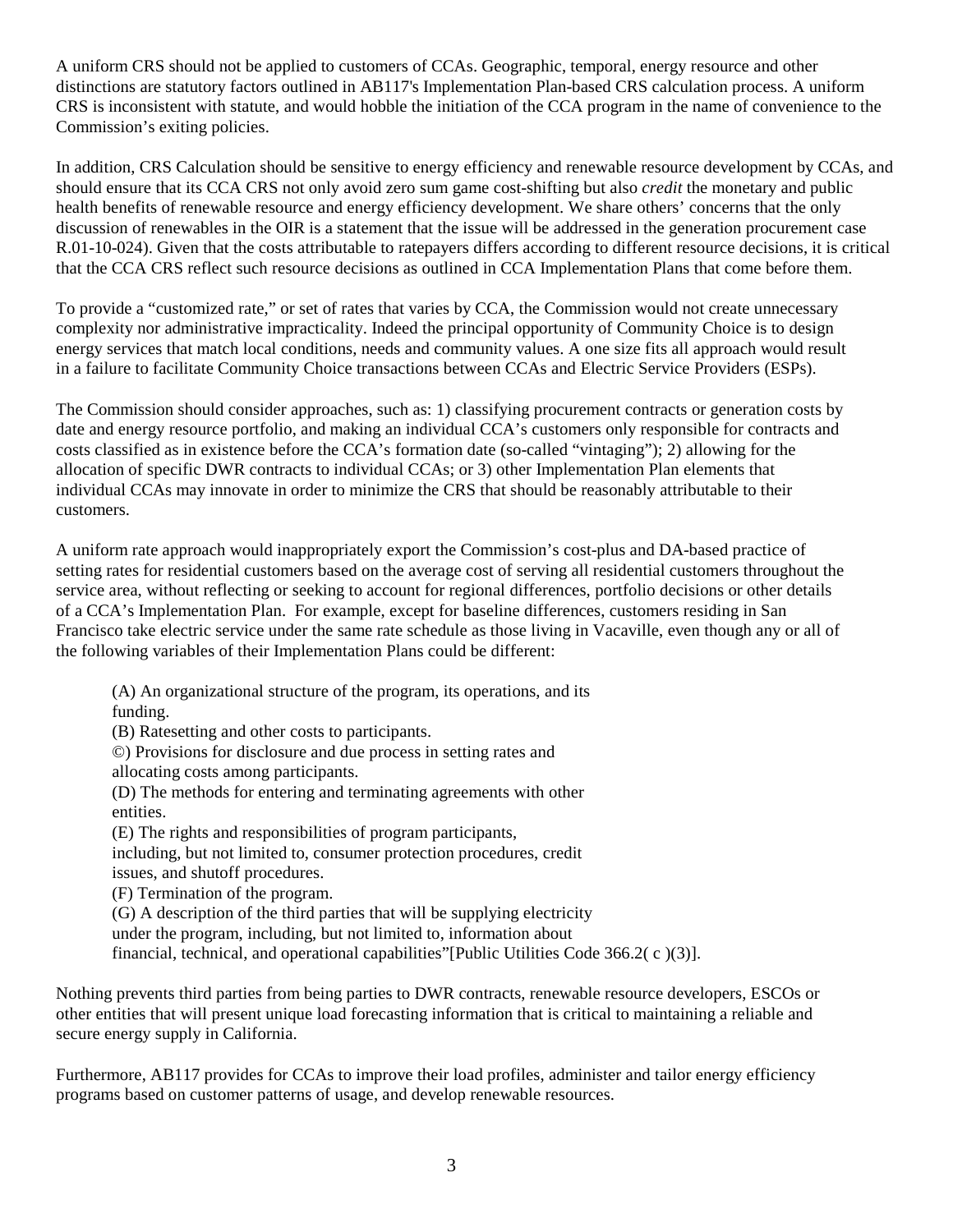AB117 establishes the right of Community Choice Aggregators to administer locally-paid energy efficiency funds to competitive installers/operators. Moreover, California municipalities now can improve their load profiles as a bundled component of their ESP service. AB117 specifically requires that load profile improvement is a statutory criterion of a CCA's data request to its utility:

"Cooperation shall include providing the entities with appropriate billing and electrical load data,including, but not limited to, data detailing electricity needs and patterns of usage, as determined by the commission, and in accordance with procedures established by the commission" [AB117, Public Utilities Code Section 366.2©)(9)].

The integrated planning of not only grid commodity but also load shaping improvements measurable at the substation, requires a more creative and flexible use of data more appropriate to the century we are, after all, already in. There is first the legal requirement that utilities must provide the data to the CCA for this purpose. Second is AB117's requirement that the utilities must even install, maintain and calibrate new interval meters and report their data to the CCA at its request and expense (Public Utilities Code Section 366.2( $c$ )(18). It is well known that San Francisco and the other California cities seeking to implement Community Choice are primarily concerned with the load shaping side of the Community Choice opportunity. Thus it is critical for the jurisdictional authority and curtailed load forecasting capabilities of the Commission that the CRS be calculated on a case-by-case basis

The failure to integrate CRS calculation with gatekeeping is already a problem at the Commission and deserves urgent action. As R0310003 begins to look at how to calculate the CRS, R01-10-024 is now on the verge of approving a framework for utility procurement based on AB57 of 2002. If approved, the electric procurement framework will impose a substantial non-bypassable surcharge and even make decisions about the responsibilities of CCAs in paying for reserve margins.

The Commission must connect the dots between its ongoing utility procurement proceeding and community aggregation, which should not be difficult as both proceedings share the same Assigned Commissioner (Peevey). Indeed, Local Power has requested that R01-10-024 delay its electric utility procurement framework six months to allow time for R0310003 to catch up. It is critical that the Commission establish an evidentiary record of prospective CCAs who wish to depart from utility procurement, so that a rational, holistic and balanced gatekeeping of utility procurement with CCA can be undertaken.

The utilities have asked for a gatekeeping of departing and returning load, and this is correct. But on the other hand it is equally critical - to apply the indifference principle to CCA customers - that the gatekeeping be also used to minimize electric procurement impacts on CCAs and not merely "calculate" them while blindly ratebasing utility contracts. We do not disagree with the utilities will need time to process transfers of customers, upgrade business and information systems - and will need protocols for returning customers. But this must be a two-way street.

Finally, AB117 allows CCAs to design local programs according to local conditions, and requires utilities to provide data to CCAs on their constituents "electricity needs and patterns of usage" $[(Section 366.2(c)(9)]$ . AB117 also orders the Commission to direct the administrator of energy efficiency funds to "work with the community choice aggregator, to provide advance information where appropriate about the likely impacts of energy efficiency programs and *to accommodate any unique community program needs by placing more, or less, emphasis on particular approved programs"*[PUC Code Section 381.1( c ))]. While also protecting the effectiveness of broader statewide or regional programs, AB117 clearly provide for local communities to plan for the shaping their aggregated loads - an activity that directly impacts and is directly impacted by, load forecasting and utility procurement.

These provisions for load shaping clearly require the Commission to follow the Implementation Plan CRS calculation process outlined in AB117. Under DA CRS decision 02-11-022 the Commission rightly rejected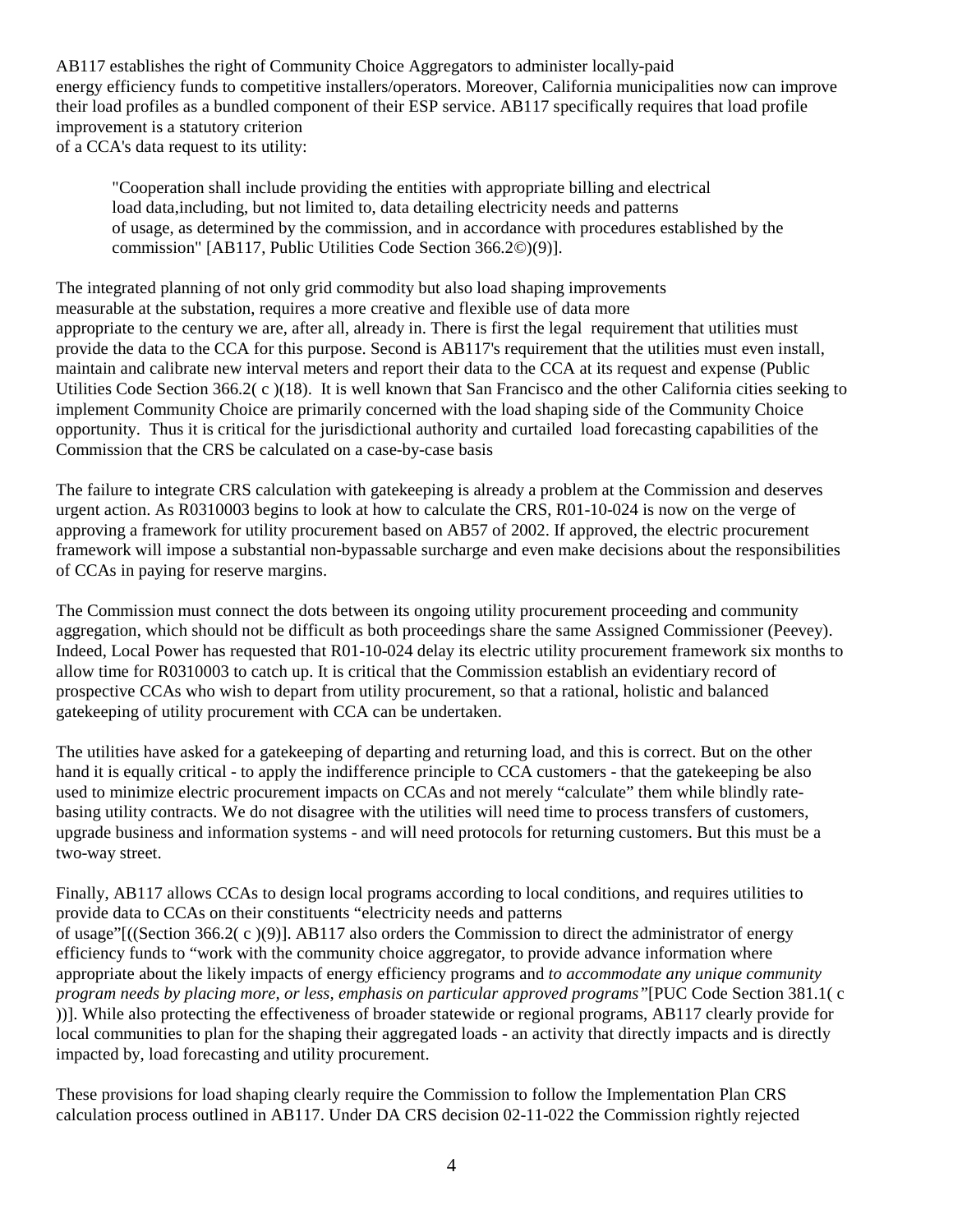establishing different CRS rates for individual DA customers "based on pro rata allocations for the specific period of time that each DA customer took bundled service." Under Community Choice, the gatekeeping process outlined by AB117 makes the determination based on the Implementation Plan adopted by a CCA's governing board, not based on what a period of time a customer departs. And whereas the Commission's decision to apply a uniform CRS identified "practical limitations in (the utility) billing system that would make such customer-by-customer determinations of charges impractical and unduly costly," Community Choice replaces customer-by-customer determinations with a *single* calculation of a CRS to be assigned to the CCA based on its community-wide, city council-adopted Implementation Plan.

Recognizing the case-by-case nature of Community Choice Aggregation Implementation Plans. Multiple tracking and multiple rates should not be required because the Commission is not authorized to regulate rates, but merely to assign a collective CRS. Thus it would not significantly increase implementation requirements, time or cost. One community's success in arguing for a lower CRS would not mean higher overall costs to the extent that the Commission accurately calculated the costs reasonable attributable to the CCA.

An issue related to Implementation Plan-based CRS calculation is the critical need to allow interested CCA's to seek assignment of DWR contracts to CCAs as an alternative to shouldering the associated CRS. As currently drafted the OIR benefits the UDC by subsidizing the avoided cost by passing it to CCA ratepayers, but still allowing the UDC the right to the power to be resold or delivered to customers. Under this framework the CCA members are paying twice for something they only get once (electricity) while the utility is "given" the resulting capacity. The power supply arrangements should transfer with the obligation to pay the CRS at the current market value at the time the CCA takes possession of the customers if mutually agreeable to both the CCA and the UDC. If not acceptable, the CCA should be "credited" with cost of the electricity supply that does not transfer. This might entail the utility scheduling trades with the community choice aggregator's scheduling coordinator for a percentage of the its load requirements. The CCA could pay for the contract electricity based on the average cost of the DWR contracts. This arrangement may benefit the CCA, while fully compensating remaining bundled service customers for the actual cost of the DWR contracts. In particular, to the extent that some DWR contracts include take-or-pay capacity payments, it may be more cost effective to take the energy at the combined capacity/energy cost than to pay the unavoidable capacity payment through the CRS, without getting the associated energy.

It is in the interest of the State of California that the DWR CRS be reduced through an opt-out process that would relieve ratepayers of the burden of the contracts while also enriching the availability of competitive supply in California. Liability for a utility's DWR contracts can be assumed by the CCA to reduce the actual costs attributable to its load departure, thus reducing that a particular CCA's CRS. Given successful negotiation among parties, it is entirely feasible for a CCA to assume all or portions of a DWR contract(s) It should be left to CCAs and ESPs to seek opportunities to match loads between the DWR contract and the CCA, such that a contract could be signed. Finally, anticipated disagreements between CCAs and utilities on which contracts should be assigned to the CCA should be mitigated by the Commission's authority to set the resulting CRS to reflect any costs resulting from an imperfect matching of contract and load. The indifference standard would be protected, the state's energy resources diversified. Local Power believes the CPUC should adopt rules encouraging this approach.

In short, the "indifference principle" should be applied both ways by the Commission - not only to the utilities' bundled service customers, but the CCA customers who are departing not as individual large commercial and industrial elites but as whole communities seeking new "bundled" services who share the same local democratic institutions, Control Areas, grids and microgrids, substations, and load conditions.

Thus, the Commission should not calculate a uniform CRS for CCA customers based on the amount of load that leaves bundled service for community aggregation. As the Commission decided in DA CRS decision 02-11-022 to reject establishing different CRS rates "based on pro-rata allocations for the specific period of time that each DA customer took bundled service." The a uniform CRS cannot be adjusted periodically, though DWR and utility stranded costs may increase or decrease with changes in the market. Instead, the Implementation Plan-based CRS calculation process outlined in AB117 is the only process that will ensure mutual "indifference" by evaluating the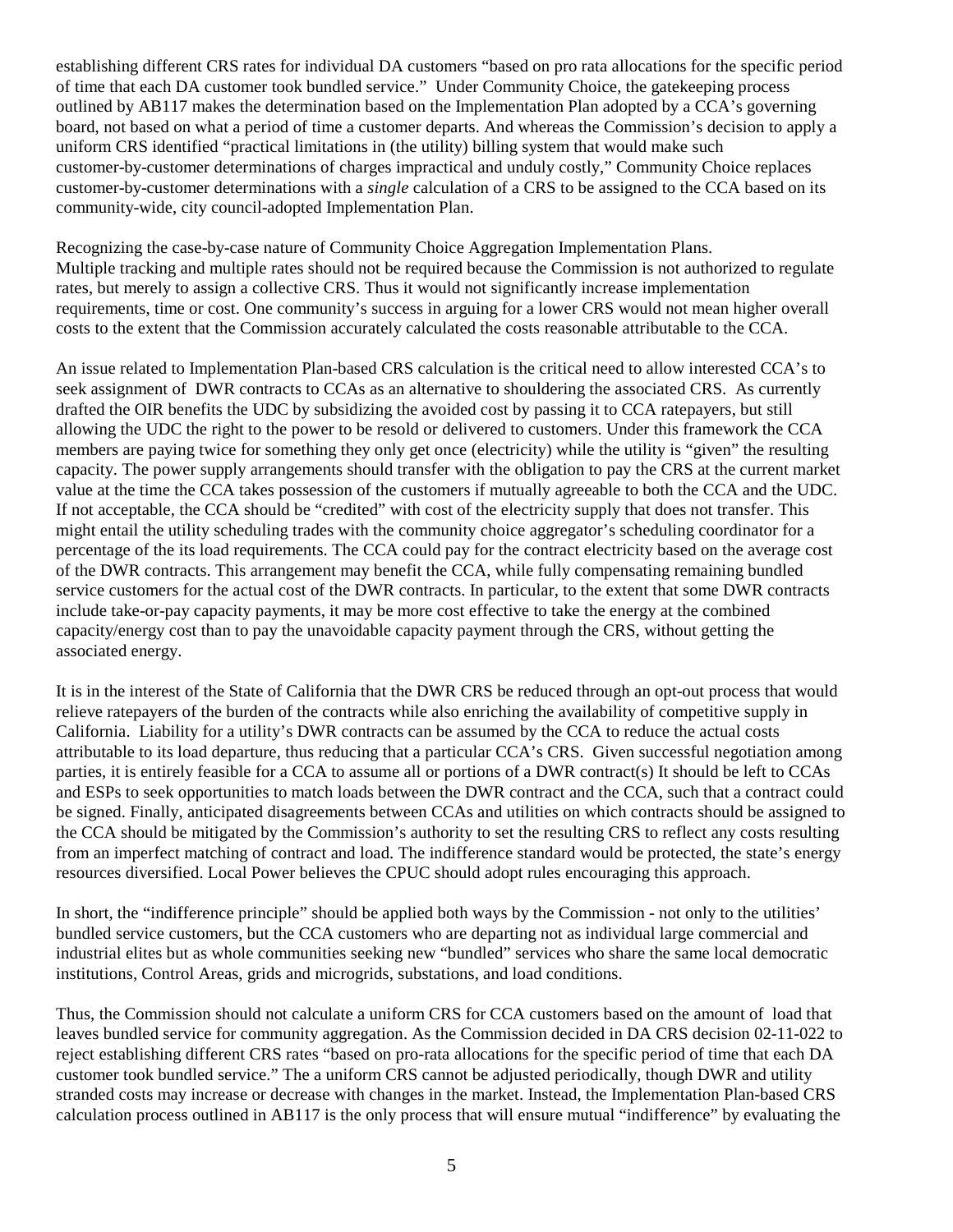particular plan the CCA has put on the table.

A common misunderstanding of Community Choice Aggregation is that it will increase regulatory complexity. In fact it does the opposite. In Ohio over a million customers are served by just three CCAs. From an administrative perspective the burden of assigning a CRS to three CCAs is insignificant compared to the burden of assigning a CRS to a million customers individually.

Indeed, as assigning a CRS to Implementation Plans is the principal regulatory authority granted the Commission by AB117, a case-by-case approach to the CRS will give the Commission needed leverage in influencing CCA Implementation Plans and more accurately forecasting load conditions in California. Where unanticipated costs arise, the Implementaiton Plan-based CRS would enable the Commission to have more authority in integrating utility procurement with CCA departures so as to both influence resource planning decisions and minimize the costs to both CCA and bundled service customers. In contrast, a uniform CRS would limit the Commission to a rubber stamp role with CCAs, put pressure on the Commission to reverse its 02-11-022 decision, and result in poorer forecasting accuracy and ultimately higher costs to all consumers.

Moving along, there is the issue of whether the CRS cap on DA should be applied to CCAs. Local Power feels that in any case CCAs should not be forced to pay a higher CRS than a DA customer. First, as stated above, CCA imposes fewer costs than DA customers do. Second, whereas DA customers are nearly all large commercial and industrial customers, CCA customers are predominantly small residential and business customers. The Commission should not put CCA in a disadvantage to DA customers or the result could be a high opt-out rate for large customers seeking the capped rate. The results would be both regressive and chaotic.

Placing the same CRS cap on CCA that is enjoyed by DA customers would not require that bundled service customers be forced to make "loans" to community aggregation customers any more than any other existing nonbypassable surcharge constitutes a "loan." Just as DA successfully argued in R. 02-01-011 that their cost responsibility surcharge should be "capped" at 2.7 cents, in order to "preserve DA" and to avoid DA contracts becoming uneconomic, the same need exists for AB117, and whereas DA is now suspended, AB117 is law; thus there is no basis for discrimination. While concerns about after-the-fact applicability of DA are not present, a faithful implementation of AB117 requires that CCA not be subjected to prejudicial CRS conditions.

Finally, and most importantly, AB117 establishes a *gatekeeping* process to allow for CCA with a minimum cost impact:

 366.2©) (7) "The commission shall designate the earliest possible effective date for implementation of a community choice aggregation program, taking into consideration the impact on any annual procurement plan of the electrical corporation that has been approved by the commission."

Thus, while under AB117, CCAs and/or their customers are required to pay the implementation costs for community aggregation that are *reasonably attributable* to the CCA and all reasonable transaction-based costs of notices, billing, metering, collections, communications or other customer services provided to a CCA or its customers, the Commission should adapt its mechanisms not merely to *calculate* the assignment of costs but also to *schedule* and *gatekeep* among CCAs and utility procurement in a manner that minimizes costs to prospective CCA ratepayers resulting from utility procurement contracts as well as costs to utility bundles service customers resulting from CCA load departures.

That Chapter 835 and 838 of 2002 clearly intended both activities to co-exist, it is critical that the Commission integrate related aspects of R0110024 and R0310003. With R0110024 now considering approval of a multi-year utility procurement framework on January 22 that would impose a massive new CRS on CCAs, this issue becomes clearer. Unless the Commission embraces its new gatekeeping role, utility procurement is on a crash course with CCA-based ESP procurement. We need to get on the same page and establish an even playing field that allows for utility procurement alongside CCA.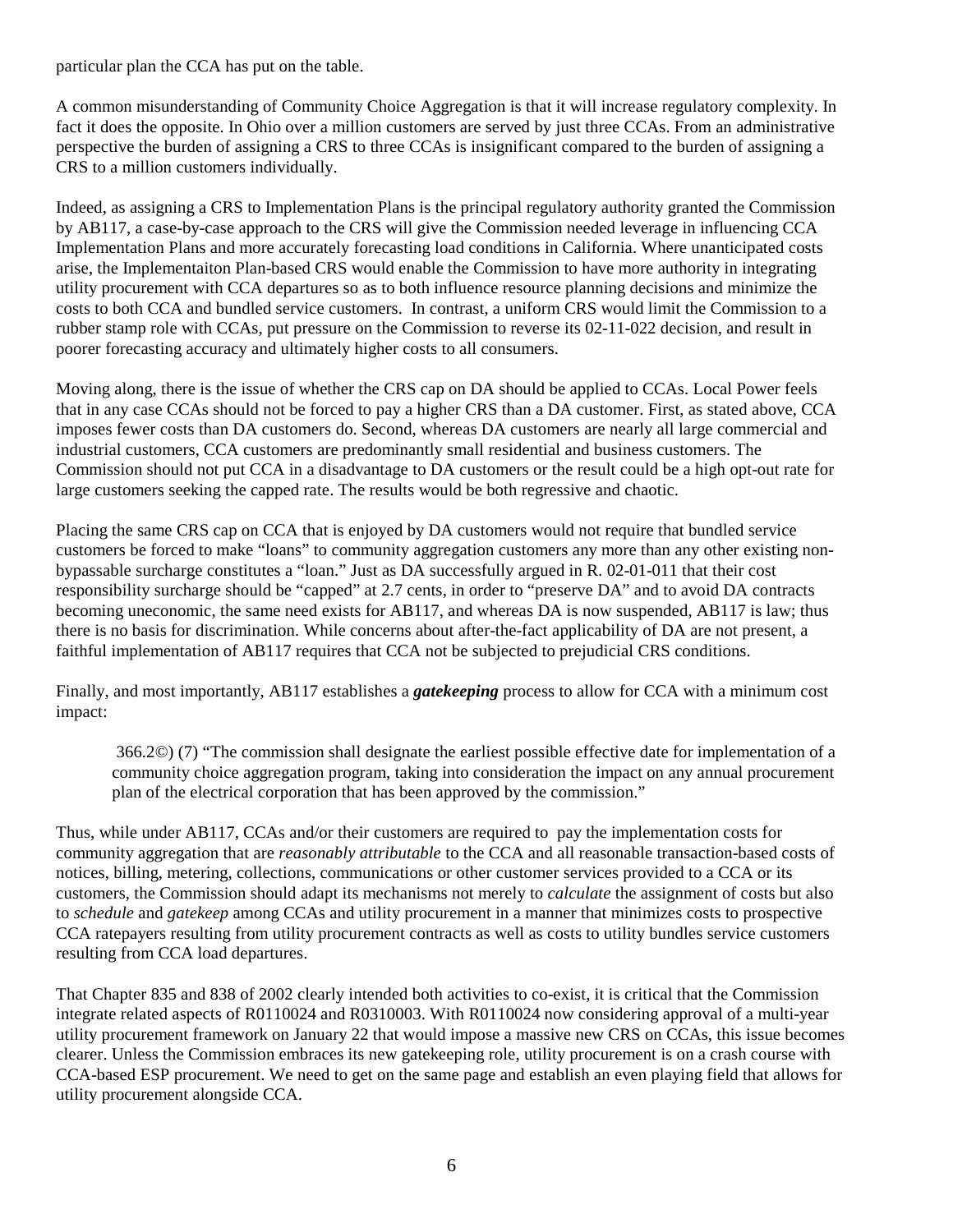#### **2. CRS EXEMPTION FOR BASELINE RESIDENTIAL CUSTOMERS**

The OIR's discussion is silent on the issue of the ABIX subsidy, which cannot be eliminated through rate design since it is based on a public policy of protecting residential ratepayers. The Commission should preserve the existing Water Code section 80110 exemption for 130% of baseline usage for residential customers, prohibiting the Commission from increasing electricity generation charges for these customers.

Unless it can somehow be integrated into the CRS as a credit for communities that are predominantly residential, CCA's with predominantly residential ratepayers will face unfair and major price barriers, making the CRS communities would have to charge for residential load under 130% of baseline more expensive than what the IOUs can offer. This improper subsidization should be accounted for in the CCA CRS, calculating a separate CRS for usage below 130% of baseline.

Thus, the AB 1X subsidy to residential customers should move with those customers whether served by a utility or CCA. Moreover, the need to calculate the subsidy in a time-specific manner underscores the need for and appropriateness of a case-by-case, CCA Implementation Plan-based CRS calculation by the Commission. With different communities having very different load factors from each other, calculating a separate CRS for each CCA that would uniquely capture

both its load factor and percentage of residential customers is needed and would NOT be administratively burdensome, because of the countervailing efficiencies introduced through economies of scale (the smallest CCA in the United States has 100,000 customers, the largest 650,000.

Questions about the order in which these calculations should be made and the potential appearance of unfairness of ultimately reflect on the ironic truth of the matter which is that the uniform CRS secretly imposes dramatic unfairness while appearing fair, whereas a case-by-case Implementation Plan-based CRS by the Commission might raise more controversy but is inherently more based on actual costs attributable to the CCA load departure, and is therefore inherently more fair to ratepayers.

An Implementation Plan-based CRS would be calculated based on the DA, distributed generation, municipal, and CCA load at the time of certification, would be time-differentiated to account for differences in load factor between different entities included in the calculation, and would be used by the Commission to plan electric utility procurement. Then a separate adjustment to this CRS could be developed that would account for the difference in the percentage of tier 1 and tier 2 residential load between the IOU and CCA.

The level of the CRS for CCA customers would not be the same as that for DA customers because "DA customers assume certain undercollection that may not logically apply to CCA customers and may not be liable for certain future costs. The main past undercollection that SCE's DA customers still pay for is the Historic Procurement Charge. The CRS for CCA load should not include this element because utilities' bundled customers (who are the potential future CCA load) have already paid

### **3. UTILITY TRANSITION AND TRANSACTION COSTS**

While it is true that the myriad processes related to implementing Community Choice Aggregation will incur incremental start-up and ongoing implementation costs for the services the utilities are required to provide for community aggregation, it is critical that any resulting tariffs or mechanisms charging CCA customers for these costs reflect an accurate attribution. As directed in the OIR, the utilities will propose tariffs and mechanisms to recover these costs.

The utilities' costs of implementing the first CCA will impose an up-front cost on the utility, but many of the changes made will clearly benefit (1) all ratepayers that subsequently implement CCA, (2) bundled service customers, and will even benefit (3) the utilities themselves. The Commission should take a flexible net-based approach to monetizing benefits and allocating fees and credits.

An actual "attribution" of cost makes it inevitable that utilities should indeed be made to "finance" these costs for CCAs and their customers by allowing the recovery of such costs to be deferred over a period of time. CCAs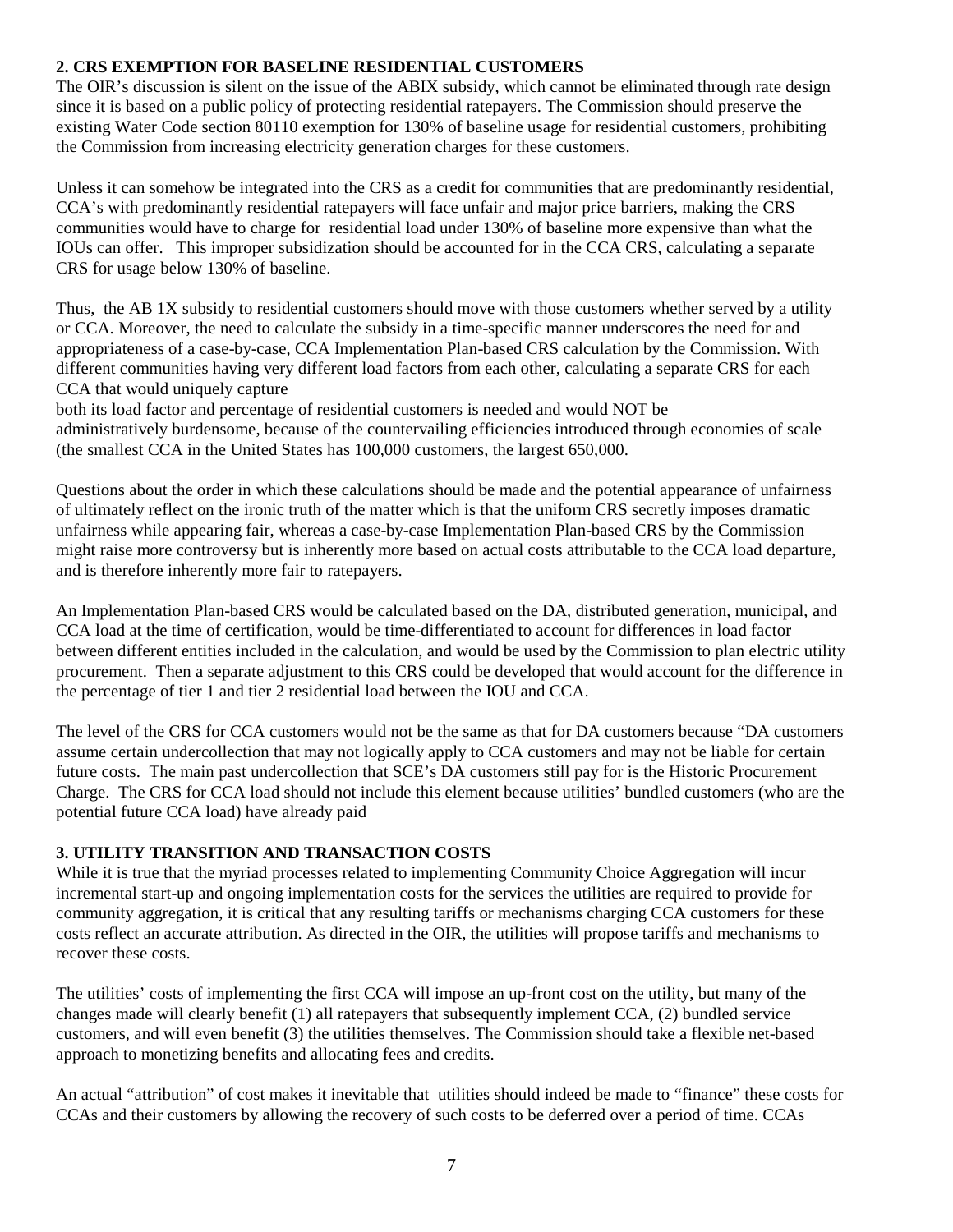should not be prepared to shoulder these costs to the utility unilaterally at the time the costs are incurred. Scheduling and allocating obligations for the full recovery of these costs is an appropriate gatekeeping mechanism that would not result in an improper shifting of community aggregation costs and burdens to bundled service customers.

The utilities must learn to live with the presence of the competitive forces created by AB117 rather than requiring a prejudicial treatment of departing customers under the auspices of "protecting" their (otherwise captive) customers. On the other hand, the Commission should recognize the fact that the ability of customers to depart from utility procurement in a reasonable window is a benefit to all ratepayers. Indeed, the need to provide LSEs with an incentive to enter into contracts with terms long enough to allow for financing of new generation sources cannot justify illegal or unwise restrictions on departure any more than it justifies making ratepayers responsible for those investments.

### • TARIFFS AND MECHANISMS

The commission is addressing cost-recovery issues for DA customers in R.02-01-011and has adopted a cost-responsibility surcharge ("CRS") for DA customers in that proceeding. AB117 requires the Commission to determine whether its adopted cost-recovery mechanisms for DA customers are sufficient to comply with AB117 and, if so, to submit its report to the Legislature.

Local Power generally supports a modified application of existing DA rules to CCAs based upon the peculiar attributes and efficiencies of CCA. Some of these rules, rates and protocols can and should be adapted to CCA transactions; yet significant differences between direct access and CCA should be considered in establishing the rules for CCA implementation.

The Commission should make changes to reflect CCA's greater efficiency and thus reduced transaction costs compared to DA transactions. The scale, simplicity and geographic concentration of the CCA customer base likely presents substantial opportunities for efficiency improvements in the account transfer process. CCAs' will switch hundreds, thousands, tens of thousands, hundreds of thousands, or even millions of accounts in a single contiguous group rather than processing each customer one at a time.

Changes to the tariff rules should also reflect CCAs greater cost benefits to both the utilities' retained bundled service customers, both in the form of creating downward competitive price pressures, leveraging investment in infrastructure (through CCAs long-term contracts) and offering formerly captive large and small ratepayers a permanent non-captivity option.

Changes should also reflect CCA's superior benefits to residential and small commercial customers over DA. Considering that residential customers and small businesses will be the principal constituents of CCA compared to DA (which served primarily large commercial and industrial customers), CCA "cost" calculations should incorporate these benefits that will now occur across ratepayer classes. Among these benefits is a more equitable opportunity for bundled service customers of all classes to have recourse to competitive suppliers. The availability of competitive ESPs to residential and small businesses will also offer competitive pressure for the utilities to limit their own rate increases or face an increase in customer load departures. Clearly this was the intention of the legislature and governor in making Community Choice (AB117, Chapter 838) law on the same day it made utility procurement (AB57, Chapter 835) law - September 24, 2002.

If the CPUC determines that a different set of CRSs should be applied to CCAs relative to those applicable to DA customers, then it would be appropriate to re-evaluate all of the direct access transaction fees to ensure that they properly reflect the actual costs associated with providing service to a CCA.

## • NOTIFICATION & OPT-OUT

If a CCA requests its utility to notify customers of the community aggregation program, the utilities should be required to use their monthly electric bill for such notifications in order to minimize the associated costs. This is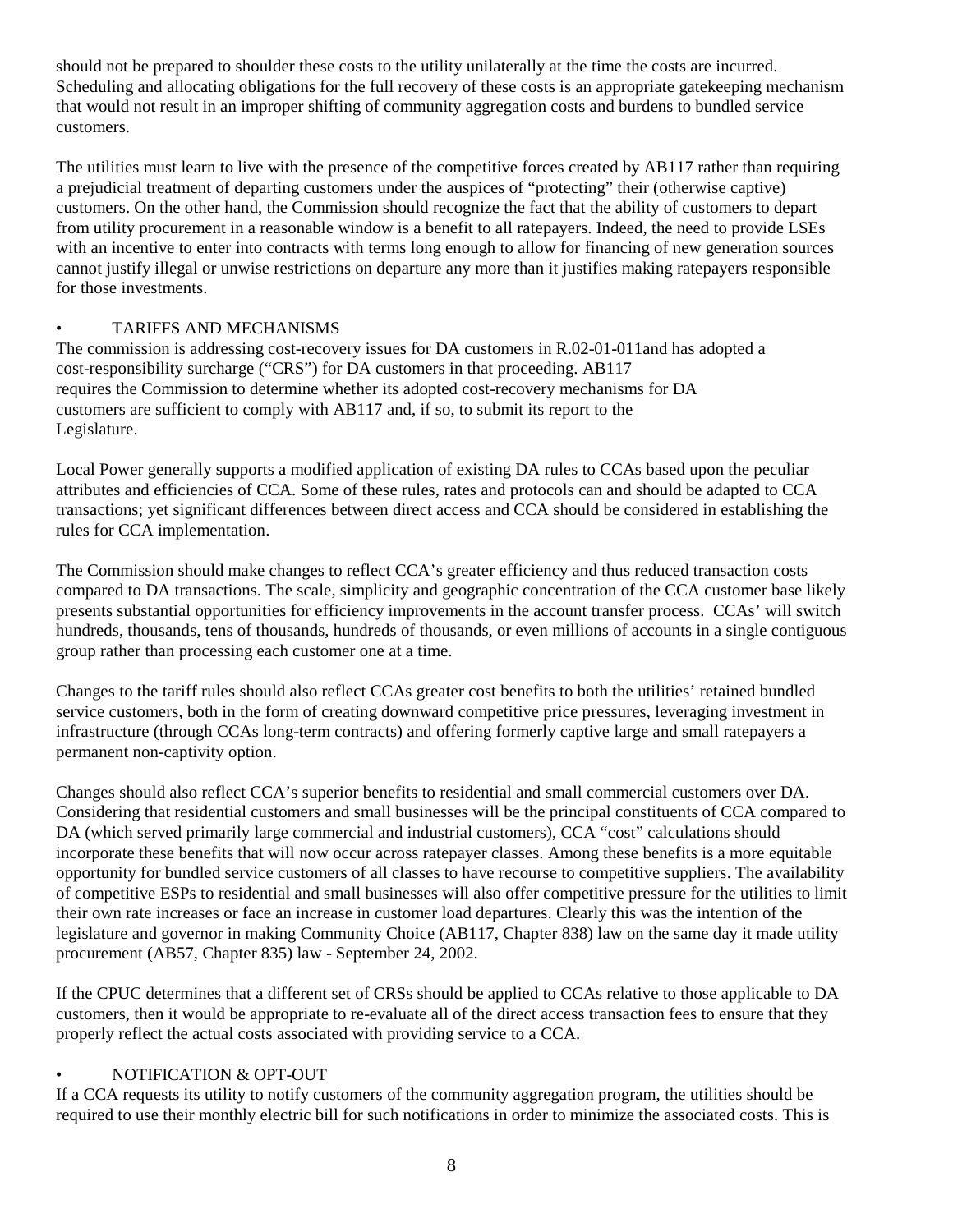clearly the least-cost option and requires only basic business and information system upgrades to accommodate. Rather than overcharge CCA after CCA for an expensive notification process, the Commission should order the appropriate upgrades and share associated costs equally among CCA and bundled service customers. Direct mailers to all customers within the CCA's jurisdiction impose unnecessary costs that should not be recoverable by utilities. Utilities should be required to make the necessary business and information system changes to provide the capability of processing an opt-out "check" mark on the utility bill, process the opt-out information and send a confirmation to the customers. Because CCAs are a "communitywide electricity buyers' program" [Section 381.1(a)] and not ESPs, there is no justification for the added cost of employing an independent third party to manage or verify the opt-out process. Community Choice is not "slamming."

#### • DATA

Existing DA requirements for ESPs should remain the ESP's obligation before it can provide community aggregation service to the CCA's customers. The DA should place technical requirements on the ESP, not the CCA except voluntarily:

CCAs should submit an executed Service Agreement. The CCA or ESP should satisfy any applicable credit-worthiness requirements as determined by their Service Agreement and as determined by the Commission. The CCA or ESP must satisfy applicable Electronic Data Interchange (EDI), requirements, including:

a. The CCA or ESP must complete all necessary electronic interfaces for the CCA and utility to communicate for DASR, other data exchange and general communication purposes.

b. The CCA or ESP must have the ability to exchange data with SCE via the internet. Alternative arrangements may be allowed upon mutual agreement between the utility and the CCA.

c. The CCA or ESP must have the capability of performing EDI and enter into appropriate agreements regarding the exchange of billing information.

#### • CUSTOMER RE-ENTRY

The OIR proposes to "apply to CCA customers the re-entry fees assumed by DA customers returning to utility service". It then states "The utilities currently do not impose re-entry fees." In lieu of re-entry fees, the OIR appears to require CCA customers who return to utility service to receive spot prices for the first six months after their return.

The OIR proposes that the existing rules applicable to DA customers who terminate direct access service apply to CCA customers. We agree.

Those rules require a customer to provide notice of return to bundled service at least 6 months in advance. If customers are returned by CCA prior to expiration of 6-months notice they would pay a transitional price. The OIR proposes that the CCA notify the customers of program termination twice during the 60 day period before termination and explain the customers' liability for the spot prices. The OIR also proposes that the CCA registration packet include a service agreement with the utility, a signed agreement with a scheduling coordinator authorized by the ISO, and evidence of a bond or insurance adequate to cover re-entry fees.

No new charges should be imposed on Community Choice Aggregators that are not imposed on DA customers. The CCA may not be required to reimburse the utilities and post a bond or insurance for these extraordinary costs," as this option may be carried by either the CCA or its ESP pursuant to  $394.25(e)$ :

"If a customer of an electric service provider or a community choice aggregator is involuntarily returned to service provided by an electrical corporation, any reentry fee imposed on that customer that the commission deems is necessary to avoid imposing costs on other customers of the electric corporation *shall be the obligation of the electric service provider or a community choice aggregator*, except in the case of a customer returned due to default in payment or other contractual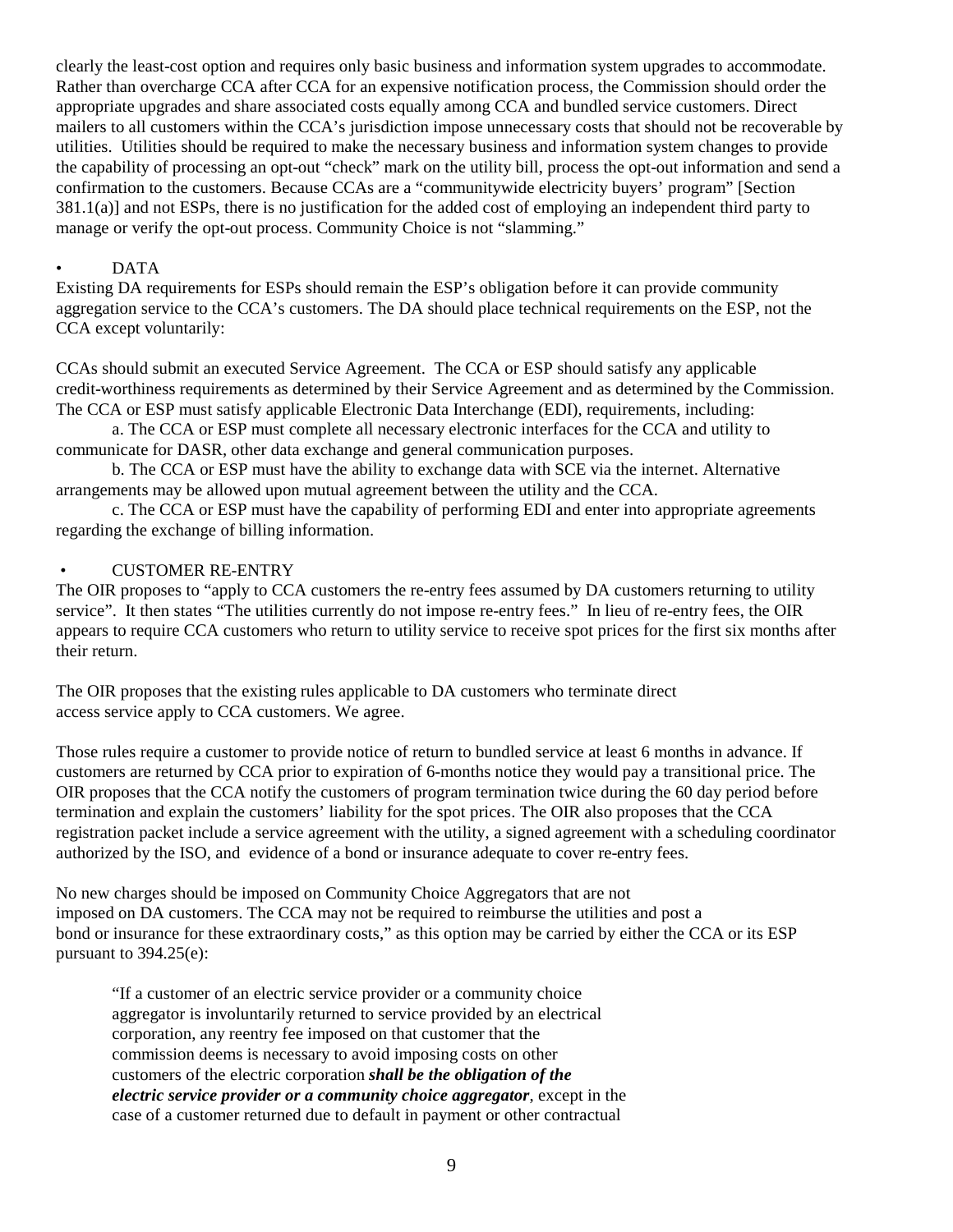obligations or because the customer's contract has expired. As a condition of its registration, an electric service provider or a community choice aggregator shall post a bond or demonstrate insurance sufficient to cover those reentry fees. In the event that an electric service provider becomes insolvent and is unable to discharge its obligation to pay reentry fees, the fees shall be allocated to the returning customers" (My emphasis).

AB117 requires that any re-entry fees be the same as those applied to DA customers. Under AB117 re-entry fees are to reflect the costs of re-entry. Section 366.2©)(11) of the Public Utilities Code also states that customers that return to the utility for procurement services shall be subject to the same terms and conditions as are applicable to other returning DA customers.

Thus the "indifference principle" should be applied to all customers involved in the cost calculation of a CCA load departure. The cost of re-entry should not be calculated solely based on the impacts to the utilities' retained customers, but should also consider the impacts on CCA customers. Given the Universal Service requirement of AB117, Community Choice load departures do not involve large commercial and industrial customers departing at the expense of small customers, but, rather, whole communities of small and large customers availing themselves of a legal option to manage their own procurement.

It is not acceptable to calculate a re-entry fee exclusively based on the amount necessary to keep bundled customers indifferent if its procurement costs for bundled service customers increase significantly as a result of re-entry to bundled service by a large amount of community aggregation load. A calculation based on how much bundled service rates will rise if community aggregation load returns at various percentages (e.g., 5%, 10%, 15%, etc.) of total bundled service load would thus discriminate against departing customers.

As there are currently no re-entry fees set by the Commission or charged to customers returning to UDC service from DA, this clearly runs the risk that utilities may to charge any amount they want for this fee once they decide to implement it. The Commission should approve any utility DA re-entry fee before it may be implemented.

Finally, a advance notice of return/departure and a rolling commitment upon return to bundled service for its procurement planning purposes is a good starting point, but ultimately should be decided as part of the overall gatekeeping role outlined in these comments.

## **4. ACCOUNTING, BILLING AND METERING**

The lower transaction costs, credibility and efficiency of Community Choice should allow IOUs to charge less for accounting, billing and meter reading services. A CCA will occupy one geographically contained region of an IOU's service territory and it is likely that almost all of the retail customers within that geographic region will be CCA customers. This makes for an economy of scale, with regard to IOU support services, that is not present with a DA service customer arrangement.

ESPs also sign up DA customers based on customer response which could occur anywhere within an IOU service territory with the result that direct access service requests (DASRs) tended to take much more individual attention from the IOU and were processed relatively infrequently. However CCAs will submit one request for hundreds of thousands of account transfers in a single geographic region.

The IOUs should be able to charge CCAs much less than they charge ESPs for consolidated utility billing services. For example PG&E's existing E-ESP tariff bills ESP's 70 cents per service account per billing cycle for the energy supply portion of the bill. With hundreds of thousands of accounts in the average CCA, this one-off system is charged hundreds of thousands of dollars per months or millions per year - which might be significantly reduced based on

the economies of scale enabled through consolidated processing of thousands of accounts as a single group.

The OIR states that the utilities should propose specific tariff language to meet the requirements of Section 366.2(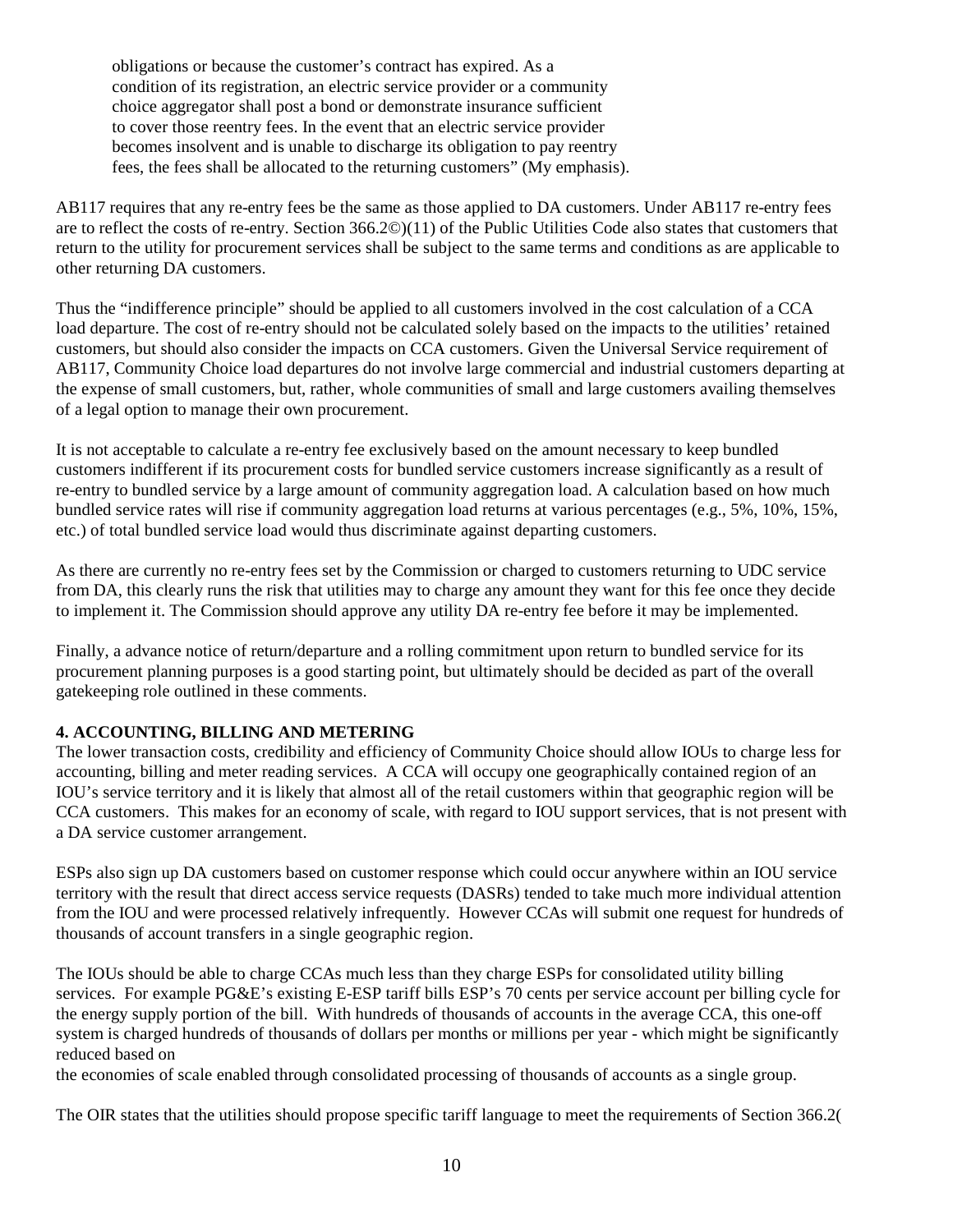c )(18), which require the utility to instal, maintain and calibrate metering devices at mutually agreeable locations within or adjacent to the CCA's political boundaries at the request and expense of the CCA. Section  $366.2(c)(18)$ also states that if the CCA requests a metering location that would require alteration or modification of a circuit, the utility shall only be required to alter or modify a circuit if the alteration or modification does not compromise the safety, reliability or operational flexibility of the electrical corporation's facilities. All costs incurred to modify circuits are to be paid by the CCA.

### **5. UTILITY CUSTOMER INFORMATION**

In addition to the installation of load-monitoring meters, AB117 requires the utilities to cooperate "fully" with CCAs, including "providing the entities with appropriate billing and electrical load data, including, but not limited to, data detailing electricity needs and patterns of usage, as determined by the commission, and in accordance with procedures established by the commission" (PUC Section 366.2( c )(9). These are clearly intended to allow for CCA load shaping purposes.

The OIR invites parties to comment on whether the information requirements adopted in D.03-07-034 in the energy efficiency proceeding R.01-08-028 are adequate for purposes of Section 366.2( c )(9). Local Power believes the information identified in D.03-07-034 is NOT sufficient to meet the requirements of section 366.2c9 and to enable CCAs to investigate and pursue community aggregation as outlined in AB117. Commission decision D.03-07-034, specified information to be made available by the investor-owned utilities (IOUs) to cities, counties and CCAs in Attachment C:

SEMPRA shall provide aggregate annual usage data broken out by city, zip code and customer and rate classes, on a monthly basis, Public Goods Charge customer payments by zip code and city, Quarterly or monthly aggregated participation data already tracked for Commission reports, Aggregated annual usage data for programs that are not customer specific (for example, information programs), the proportional share in a CCA's territory or proposed territory as defined in the Commission's energy efficiency policy manual

PG&E shall provideEnergy consumption for each customer class for a given period of time and a given city ASystemwide residential and nonresidential load shapes and most recent hourly load shapes (usually from the previous year) for a given climate band; Dynamic and static load profiles posted daily at PG&E's website by rate categories; The proportional share in a CCA's territory or proposed territory as defined in the Commission's energy efficiency policy manual

SCE shall provide the number of accounts in each rate group; aggregate consumption for each rate group; Aggregate noncoincident demand in each rate group where metered demand data is available; Coincidence factors which estimate coincident demands where metered data is available; Standard system average load profiles by rate group, to estimate load shapes; The proportional share in a CCA's territory or proposed territory as defined in the Commission's energy efficiency policy manual

The information requirements should not be different for the three major IOUs, and the data made available is inadequate for CCAs seeking to establish load-shaping strategies for renewable resource and energy efficiency development. More information, including a sharing of database fields, customer-specific peak load data, as well as load profiles by rate group, aggregate annual usage data by rate group, energy efficiency program implementation plans, impact forecasts, microgrid congestion, and more specific information should be made available by the IOUs to prospective CCAs. This is clearly an appropriate subject for workshops.

#### **C. SUMMARY**

We urge consideration of Implementation Plan-based CRS & look forward to the workshops. Respectfully,

> Paul D. FENN LOCAL POWER, 4281 Piedmont Av Oakland, CA 94611 Tel 510 451 1727, paulfenn@local.org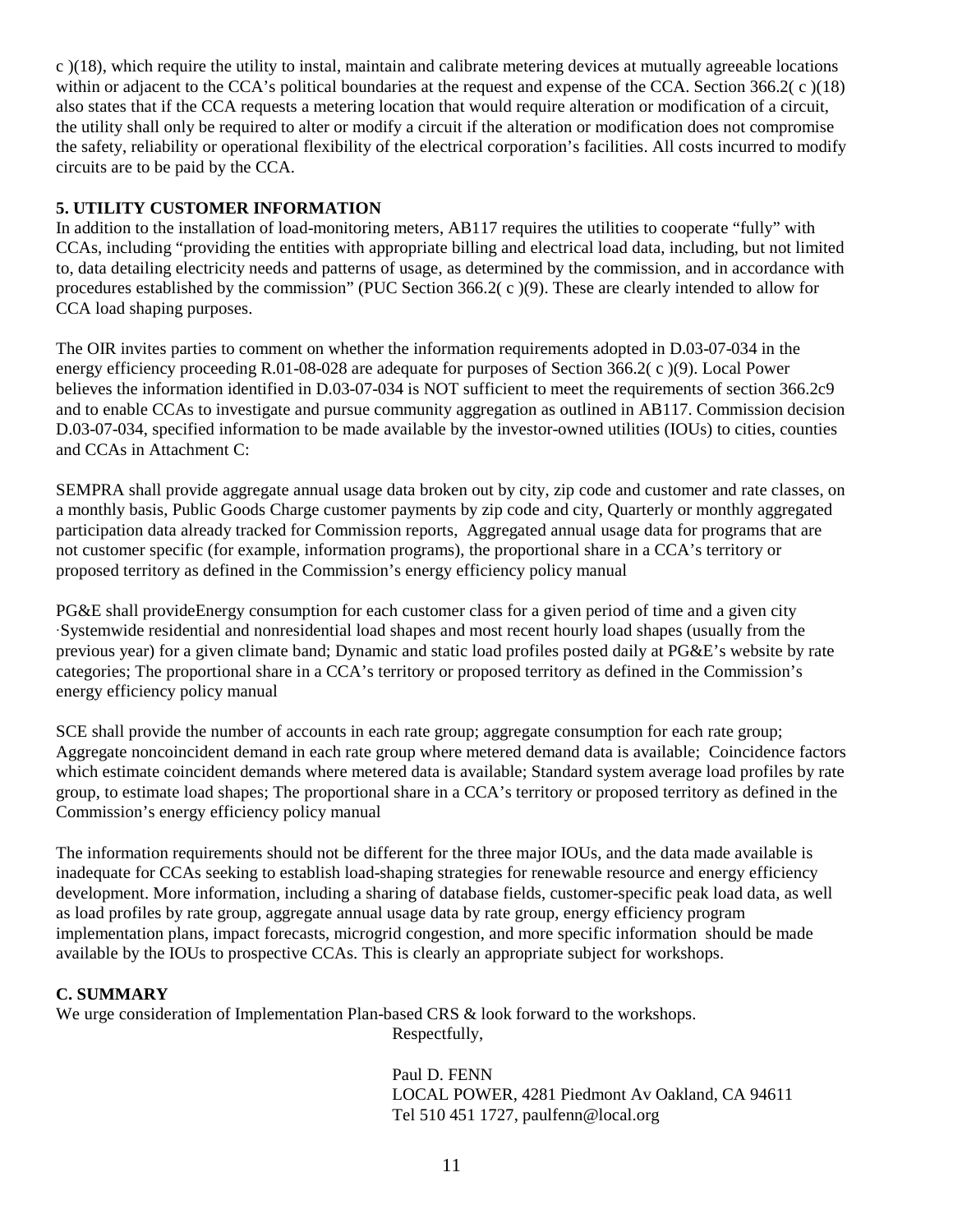# **CERTIFICATE OF SERVICE**

I, the undersigned, hereby declare:

1. I am a citizen of the United States of America over the age of eighteen years. My business address is 4281 Piedmont Avenue, Oakland CA 94611.

2. On January 9, 2004, I caused service of

## **COMMENTS OF LOCAL POWER ON THE PHASE I WORKSHOP ON THE CUSTOMER RESPONSIBILITY SURCHARGE, TARIFFS AND COST-RECOVERY MECHANISMS**

to be made by EMAIL upon the parties or their attorneys of record for R.03-10-003. I declare under penalty of perjury that the foregoing is true and correct. Dated in Oakland, California, this 9<sup>th</sup> day of January, 2004.

\_\_\_\_\_\_\_\_\_\_\_\_\_\_\_\_\_\_\_\_\_\_\_\_\_\_\_\_\_\_

#### **Copies Served:**

:

- 1. President Peevey
- 2. Commissioner Wood
- 3. Commissioner Kennedy
- 4. Commissioner Brown
- 5. Commissioner Lynch
- 6. Administrative Law Judge Malcolm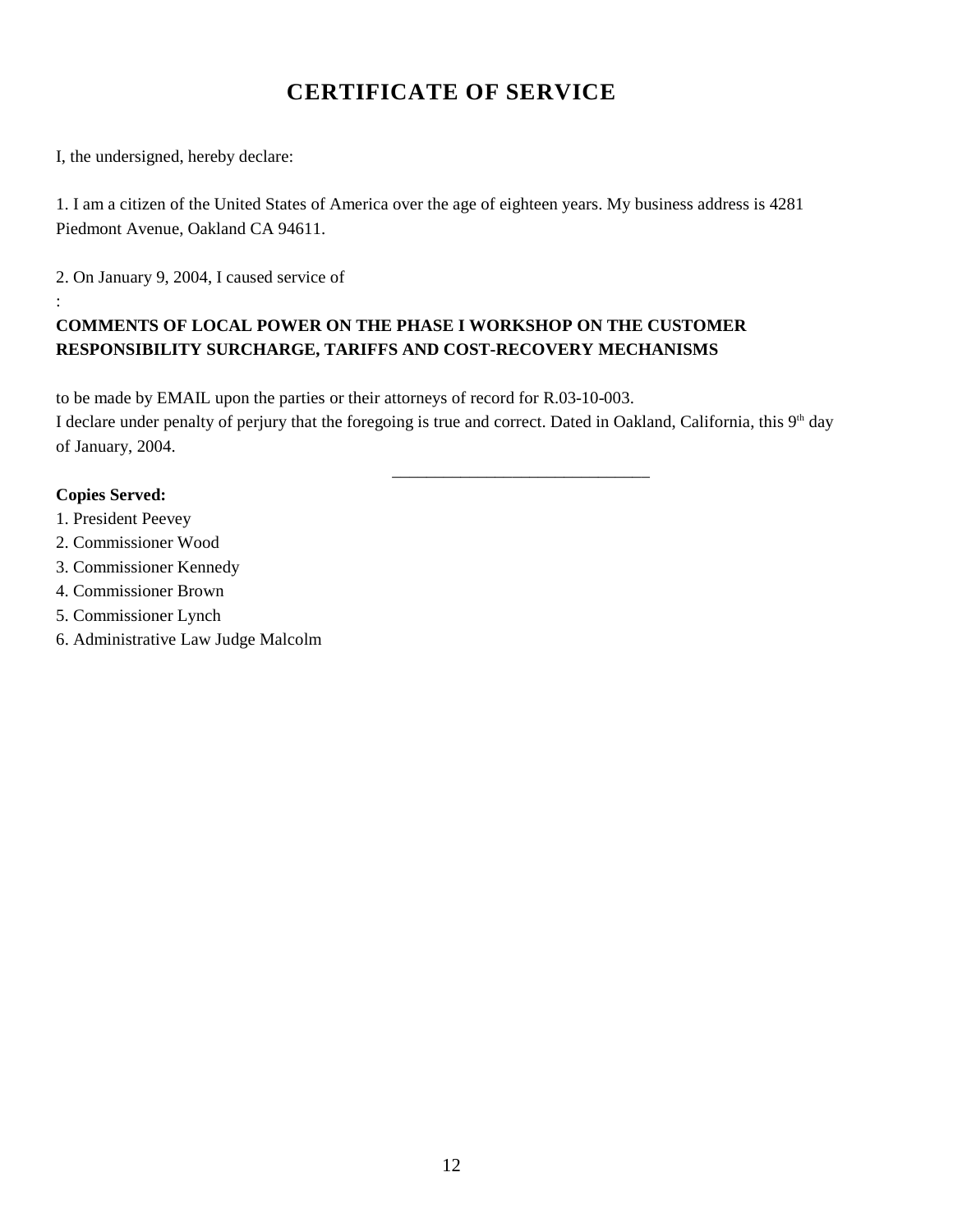# **Service List:**

## **Appearance**

DAVID M. NORRIS MATTHEW GORMAN ASSOCIATE GENERAL COUNSEL CITY ATTORNEY'S OFFICE SIERRA PACIFIC POWER COMPANY CITY OF POMONA 6100 NEIL ROAD 500 S. GAREY AVE. BOX 660 RENO, NV 89511 **POMONA, CA 91769** 

AKBAR JAZAYEIRI RONALD MOORE SOUTHERN CALIFORNIA EDISON COMPANY SOUTHERN CALIFORNIA WATER CO. 2244 WALNUT GROVE AVE. ROOM 390 630 EAST FOOTHILL BOULEVARD ROSEMEAD, CA 91770 SAN DIMAS, CA 91773

MATTHEW GORMAN JAMES E. FRANK 100 N. BARRANCA AVE., SUITE 1050 SEMPRA ENERGY - HQ14 WEST COVINA, CA 91791 101 ASH STREET

STEVE RAHON DAVID J. COYLE SEMPRA ENERGY UTILITIES **ANZA ELECTRIC COOPERATIVE, INC** SAN DIEGO GAS & ELECTRIC COMPANY PO BOX 391090 8315 CENTURY PARK COURT ANZA, CA 92539-1909 SAN DIEGO, CA 92123

JOSEPH P. COMO ANDREW L. NIVEN DEPUTY CITY ATTORNEY ATTORNEY AT LAW CITY AND COUNTY OF SAN FRANCISCO PACIFIC GAS AND ELECTRIC COMPANY CITY HALL, ROOM 234 77 BEALE STREET, SUITE 3109 1 DR. CARLTON B. GOODLETT PLACE SAN FRANCISCO, CA 94105 SAN FRANCISCO, CA 94102-4682

SHERYL CARTER **ANDREW ULMER** NATURAL RESOURCES DEFENSE COUNCIL ATTORNEY AT LAW 71 STEVENSON STREET, STE 1825 SIMPSON PARTNERS LLP SAN FRANCISCO, CA 94105 900 FRONT STREET, SUITE 300

JOHN D. QUINLEY GENE FERRIS COGENERATION SERVICE BUREAU MOUNTAIN UTILITIES 1415 DAWES STREET **PO BOX. 205** NOVATO, CA 94947 KIRKWOOD, CA 95646

ALVAREZ-GLASMAN & COLVIN CASE MGMT & TARIFF ADMINISTRATION SAN DIEGO, CA 92101-3017

SAN FRANCISCO, CA 94111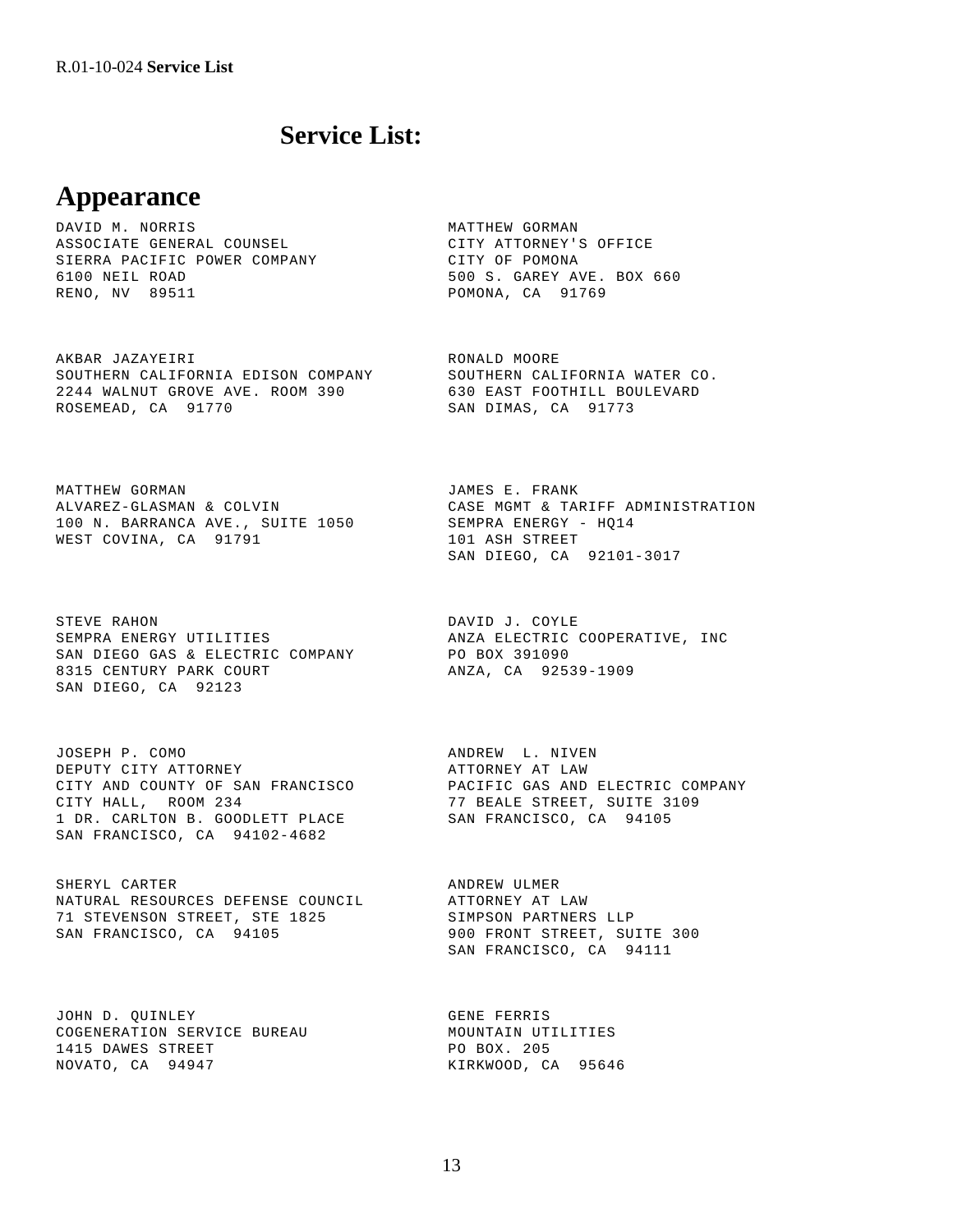ROBERT W. MARSHALL PLUMAS-SIERRA RURAL ELECTRIC CO-OP PACIFIC POWER AND LIGHT COMPANY PO BOX 2000 825 NE MULTNOMAH ST PORTOLA, CA 96122-2000 PORTLAND, OR 97232-2135

ROBERT V. SIRVAITIS GENERAL MANAGER DIRECTOR-PRICING AND REGULATORY AFFAIRS

# **Information Only**

RANDALL W. KEEN SUSAN MUNVES MANATT, PHELPS & PHILLIPS, LLP CITY OF SANTA MONICA 11355 WEST OLYMPIC BLVD. 1918 MAIN ST, STE. 300

GREGORY S.G. KLATT COLIN M. LONG LAW OFFICE OF DANIEL W. DOUGLASS PACIFIC ECONOMICS GROUP 411 E. HUNTINGTON DRIVE, SUITE 107-356 201 SOUTH LAKE AVENUE, SUITE 400 ARCADIA, CA 91006 PASADENA, CA 91101

DANIEL W. DOUGLASS MARK WARD ATTORNEY SEMPRA ENERGY LAW OFFICES OF DANIEL W. DOUGLASS, APC 101 ASH STREET - PZ-05-250 6303 OWENSMOUTH AVENUE, 10TH FLOOR SAN DIEGO, CA 91901 WOODLAND HILLS, CA 91367-2262

JOHN W. LESLIE JOHN W. LESLIE ATTORNEY AT LAW ATTORNEY AT LAW LUCE, FORWARD, HAMILTON & SCRIPPS, LLP LUCE, FORWARD, HAMILTON & SCRIPPS, LLP 600 WEST BROADWAY, SUITE 2600 600 WEST BROADWAY, SUITE 2600 SAN DIEGO, CA 92101 SAN DIEGO, CA 92101-3391

MICHAEL SHAMES **AMY PETERS** ATTORNEY AT LAW REGULATORY PROJECT MANAGER UTILITY CONSUMERS' ACTION NETWORK CALIFORNIA REGULATORY AFFAIRS 3100 FIFTH AVENUE, SUITE B 8330 CENTURY PARK COURT, CP 22D SAN DIEGO, CA 92103 SAN DIEGO, CA 92123

KURT J. KAMMERER MICHAEL G. NELSON K.J. KAMMERER & ASSOCIATES ATTORNEY AT LAW 11264 PORTOBELO DRIVE **ELECTRICAMERICA** 

DIANE I. FELLMAN **JOHN HUGHES** 234 VAN NESS AVENUE SAN FRANCISCO, CA 94102 SAN FRANCISCO, CA 94102

ATTORNEY AT LAW ENERGY&GREEN BUILDING PROGRAMS COORDINAT LOS ANGELES, CA 90064 SANTA MONICA, CA 90401-3126

SAN DIEGO, CA 92124 15901 REDHILL AVENUE, SUITE 100 TUSTIN, CA 92780

ATTORNEY AT LAW SOUTHERN CALIFORNIA EDISON COMPANY LAW OFFICES OF DIANE I. FELLMAN 601 VAN NESS AVENUE, SUITE 2040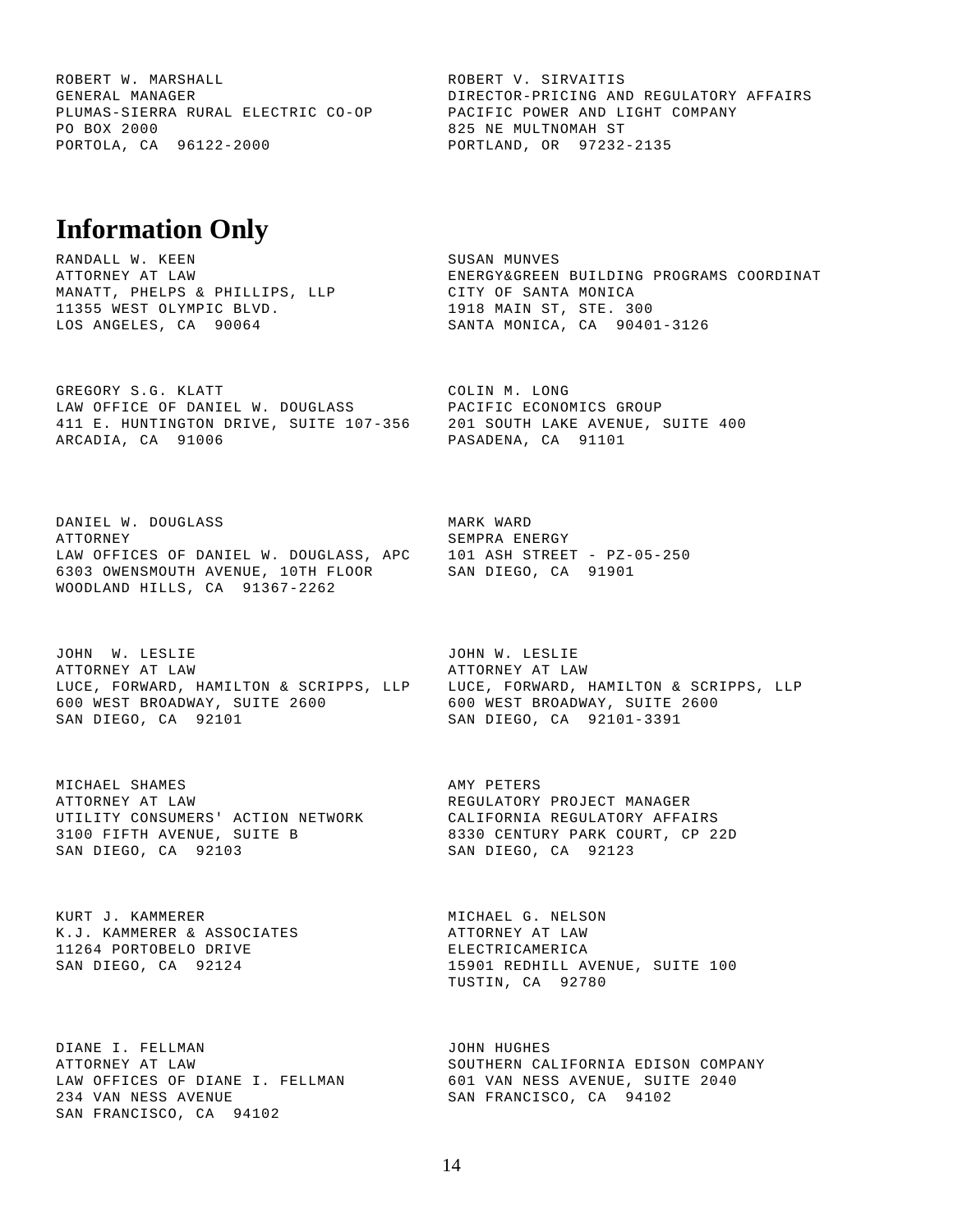REGINA COSTA **FRASER D** SMITH 711 VAN NESS AVENUE, SUITE 350 1155 MARKET STREET, 4TH FLOOR SAN FRANCISCO, CA 94102 SAN FRANCISCO, CA 94103

SEAN CASEY<br>
CITY AND COUNTY OF SAN FRANCISCO<br>
ATTORNEY AT LAW CITY AND COUNTY OF SAN FRANCISCO ATTORNEY AT LAW 1155 MARKET STREET, 4TH FLOOR GRUENEICH RESOURCE ADVOCATES SAN FRANCISCO, CA 94103 582 MARKET STREET, SUITE 1020

JACK MCGOWAN JODY LONDON SAN FRANCISCO, CA 94104 SAN FRANCISCO, CA 94104

DEVRA BACHRACH MATT SULLIVAN NATURAL RESOURCES DEFENSE COUNCIL PROGRAM MANAGER SAN FRANCISCO, CA 94105

IRENE K. MOOSEN JIM BURKE ATTORNEY AT LAW BURKE TECH SERVICES SAN FRANCISCO COMMUNITY POWER CORP. 125 WAWONA STREET 53 SANTA YNEZ AVENUE SAN FRANCISCO, CA 94127 SAN FRANCISCO, CA 94112

GERALD LAHR ASSOCIATION OF BAY AREA GOVERNMENTS MRW & ASSOCIATES, INC. 101 - 8TH STREET 1999 HARRISON ST. SUITE 1440 OAKLAND, CA 94607 OAKLAND, CA 94612

REED V. SCHMIDT NEAL DE SNOO BARTLE WELLS ASSOCIATES **EXECUTE CELLS ASSOCIATES** BERKELEY, CA 94703 BERKELEY, CA 94704

SAM RUARK TIM ROSENFELD COUNTY OF MARIN CDA **HET SEE ALL SEE ARE HADED** HMW INTERNATIONAL, INC. 3501 CIVIC CENTER DRIVE, ROOM 308 359 MOLINO AVENUE SAN RAFAEL, CA 94903 MILL VALLEY, CA 94941

RESEARCH DIRECTOR CITY AND COUNTY OF SAN FRANCISCO THE UTILITY REFORM NETWORK SAN FRANCISCO PUBLIC UTILITIES COMM

SAN FRANCISCO, CA 94104

GRUENEICH RESOURCE ADVOCATES GRUENEICH RESOURCE ADVOCATES 582 MARKET STREET, SUITE 1020 582 MARKET STREET, SUITE 1020

> NEWCOMB ANDERSON ASSOCIATES/EMCOR ENERGY<br>505 SANSOME ST., 16/F SAN FRANCISCO, CA 94111

1889 ALCATRAZ AVENUE 2180 MILVIA STREET, 2ND FLOOR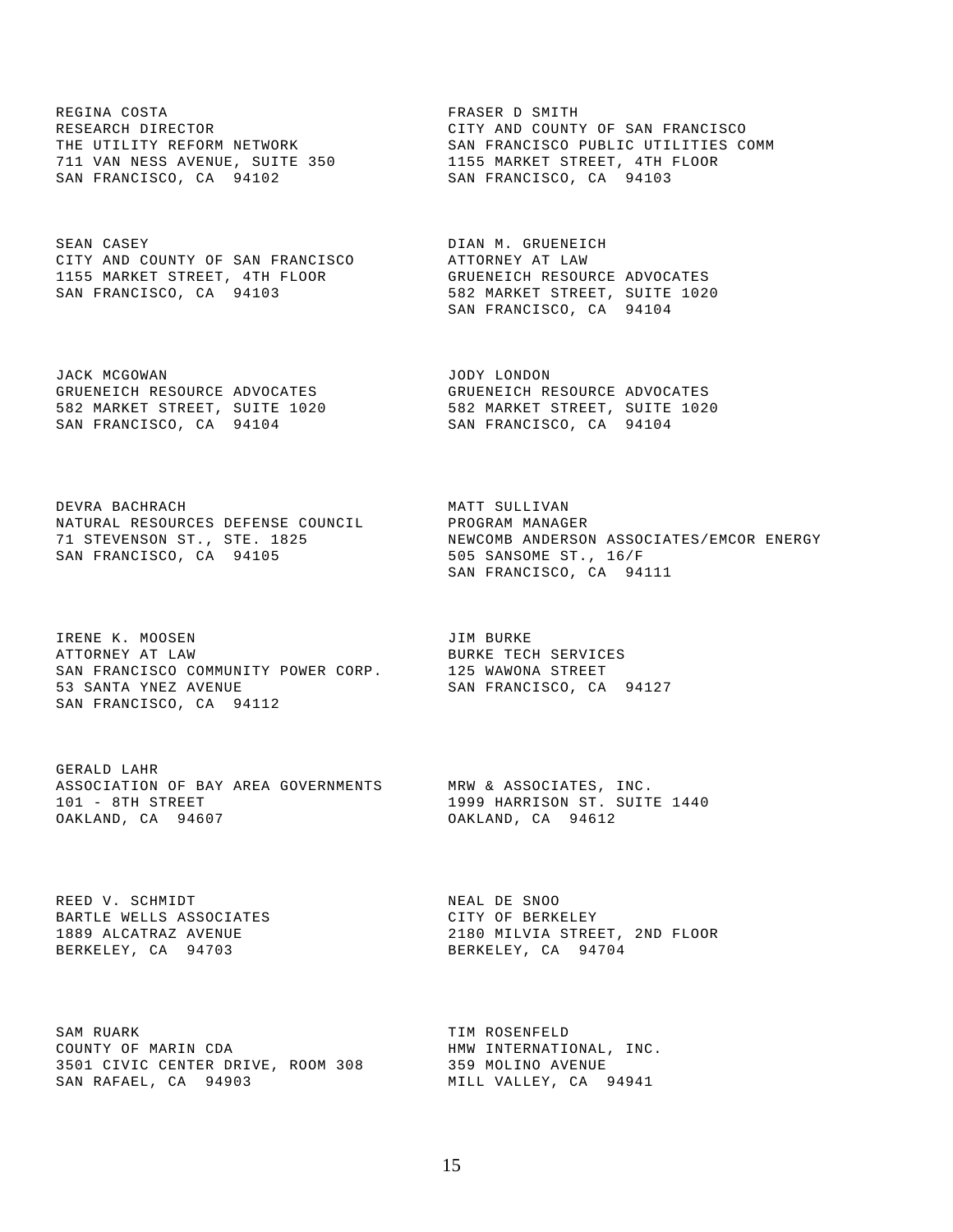JIM STONE **MICHAEL R. WOODS** MANTECA, CA 95337 18880 CARRIGER ROAD

RICHARD MCCANN SCOTT BLAISING M. CUBED ATTORNEY AT LAW 2655 PORTAGE BAY ROAD, SUITE 3 BRAUN & BLAISING, P.C. DAVIS, CA 95616 8980 MOONEY ROAD

CYNTHIA WOOTEN STEVE HASTIE NAVIGANT CONSULTING, INC. NAVIGANT CONSULTING, INC. RANCHO CORDOVA, CA 95670 RANCHO CORDOVA, CA 95670

STEVE PINKERTON VICTORIA P. FLEMING NAVIGANT CONSULTING, INC. NAVIGANT CONSULTING, INC.

BRUCE MCLAUGHLIN BRUCE MCLAUGHLIN CALIF MUNICIPAL UTILITIES ASSOCIATION BRAUN & BLAISING, P.C. 911 L STREET, SUITE 1460 915 L STREET SUITE 1420

1001 WEST CENTER STREET A PROFESSIONAL CORPORATION SONOMA, CA 95476-6246

ELK GROVE, CA 95624

3100 ZINFANDEL DRIVE; SUITE 600 3100 ZINFANDEL DRIVE, SUITE 600

3100 ZANFANDEL DRIVE, SUITE 600 3100 ZINFANDEL DRIVE, SUITE 600 RANCHO CORDOVA, CA 95670 RANCHO CORDOVA, CA 95670-6026

SACRAMENTO, CA 95814

# **State Service**

MARIA E. STEVENS JONATHAN J REIGER EXECUTIVE DIVISION LEGAL DIVISION 320 WEST 4TH STREET SUITE 500 ROOM 5125<br>
LOS ANGELES, CA 90013 505 VAN NESS AVENUE LOS ANGELES, CA 90013

CALIF PUBLIC UTILITIES COMMISSION CALIF PUBLIC UTILITIES COMMISSION SAN FRANCISCO, CA 94102-3214

KIM MALCOLM STEVEN MOSS CALIF PUBLIC UTILITIES COMMISSION EXECUTIVE DIRECTOR DIVISION OF ADMINISTRATIVE LAW JUDGES S. F. COMMUNITY POWER COOPERATIVE ROOM 5005 1307 EVANS STREET 505 VAN NESS AVENUE SAN FRANCISCO, CA 94124 SAN FRANCISCO, CA 94102-3214

GLORIA BELL JEANNIE S. LEE CALIFORNIA DEPARTMENT OF WATER RESOURCES OFFICE OF CHIEF COUNSEL 3310 EL CAMINO AVENUE, SUITE 120 CALIFORNIA DEPARTMENT OF WATER RESOURCES SACRAMENTO, CA 95821 3310 EL CAMINO AVE, SUITE 120